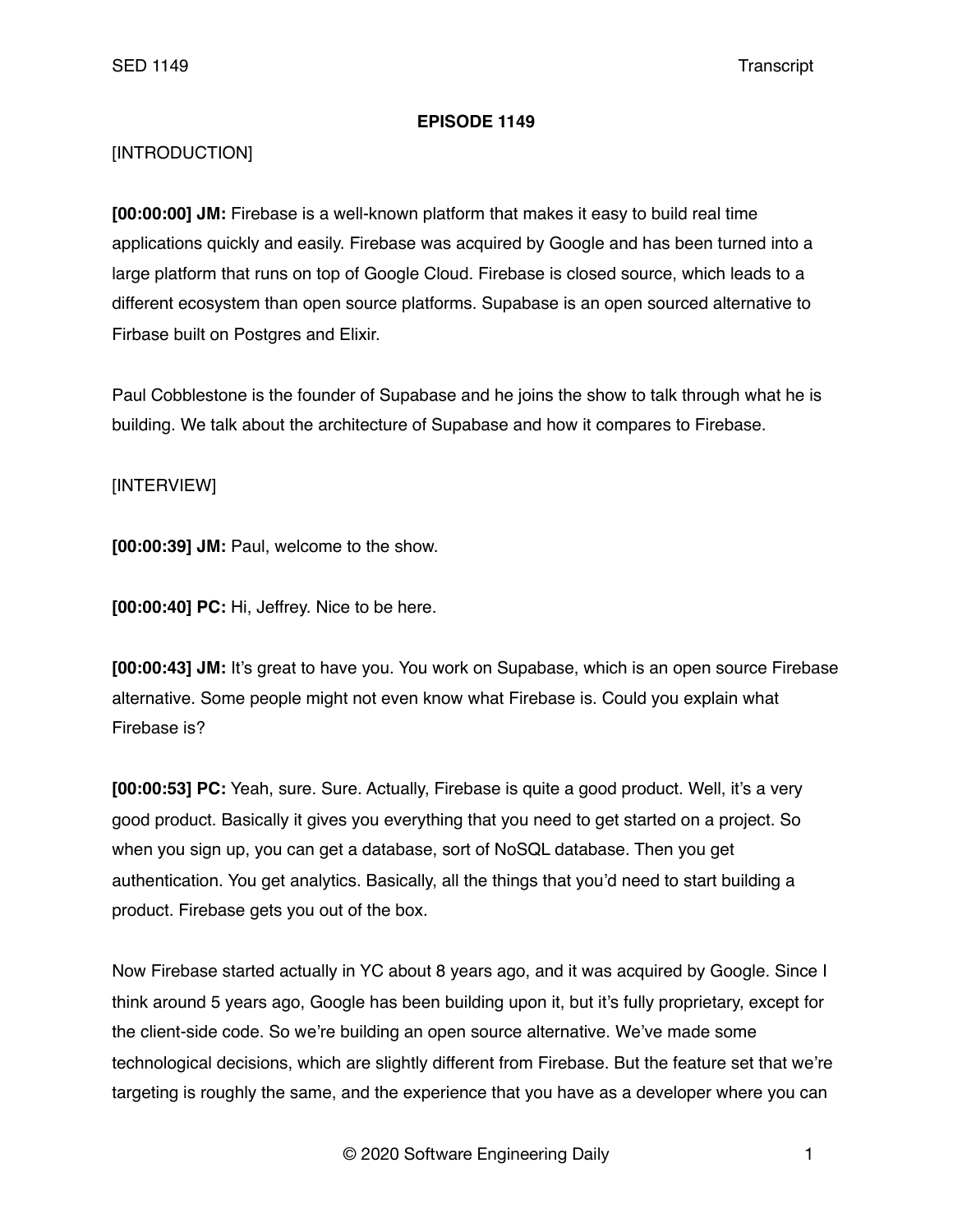sort of get up and running in just a few minutes, that aim for Supabase.

**[00:01:48] JM:** Why does it make sense to have an open source Firebase alternative?

**[00:01:52] PC:** Yeah, most of all because what happens with Firebase, at least if you look online, you search, there are a couple of problem with Firebase. First of all, it's locked-in to Google, which isn't necessarily a bad thing if you want to stick with them. But the other thing is because of their choices, it doesn't scale very well. So you'll see that this means several different things. As you get to a really enterprise-grade, then actually the technology underneath it doesn't necessarily scale. So the number of reads and writes per second might not be enough.

But also, maybe they're billing doesn't scale for some people. You might have just, say, a podcast with 30,000 people and lots of people signing up and suddenly your bill goes through the roof because they charge on usage. So an open source alternative gives a few things. One, it gives you full control of their underlying technology. And two, it gives you also an ability to migrate away if and when you want to. We hope that you wouldn't need to, because we are choosing technology, which can actually scale up to enterprise-grade. But yeah, you always have that option if you use Supabase. And three, it's just great to contribute back to the open source community.

**[00:03:10] JM:** So there's so much engineering that has gone into Firebase. What are you focused on starting with?

**[00:03:15] PC:** Yup, great question. The database. So database is the number one thing that you kind of have to start with. It's focused on where you store all the data for your business. It's probably going to be one of the things that you have to think of first. It's also one where there's a lot of need for this Firebase-like experience on open source tools.

So what happened at the start of this year, we actually started in January. We spent a lot of time chatting to engineers, and most of them would say, "Yeah, I really like Postgres," the database. And then we'd say, "Well, what are you using?" And they would say, "Well, we're using Firebase and we're doing that just because it was the easiest to get started."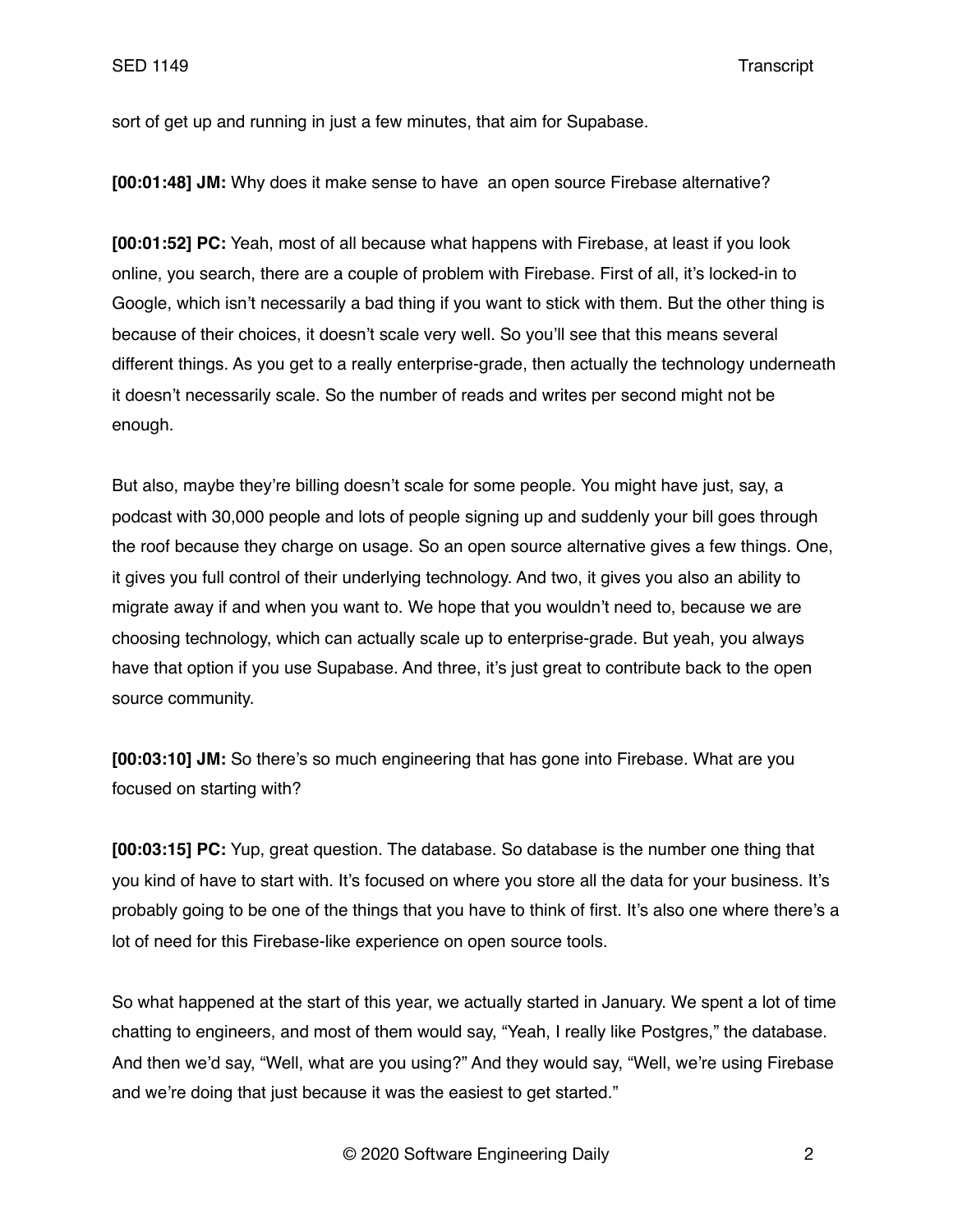SED 1149 Transcript

So we started with the database. We started with Postgres, which we always intended to as open source as they come, and it's backed by sort of 40 years of great technical engineering. And it can scale definitely to enterprise. So our goal was just to make Postgres as easy to use as Firebase. So at the very start, we were just measuring how quickly you would sign up to Firebase and then spin up a database. And then our goal was to make that exact experience similar with Postgres so that you could sign up, spin up the database directly on our dashboard and then query it directly from the dashboard rather than having to install multiple tools and knowing what Postgres is. You can just literally start a project. And without every knowing the underlying technology, you are able to start using it.

**[00:04:48] JM:** So if I recall, Firebase was originally Mongo under the hood. Correct me if I'm wrong, but you use Postgres under the hood. Is that correct?

**[00:04:56] PC:** Yeah, that's right. They started with Mongo for their real-time DB, and now they've got another one called Cloud Store, which I believe – I tell it to James. I think he said it's a proprietary, one of the Google databases that they're migrating over to. So we use Postgres, correct. Of course, that means things are done slightly differently, because Mongo is a NoSQL store and ours obviously is a relational database, which is a little bit more complex for newbies.

So what we've done is actually give – If you've ever used Airtable, we give a similar sort of experience where you can sign up. You can start setting up your tables directly from the dashboard. You can just add tables like you would in Excel spreadsheet. You can add columns just like an Excel spreadsheet. We kind of guide non-engineers towards setting up and using the database.

But at the same time, if you are a full engineer, we give you literally a Postgres label access. One full server, not a schema within a database. We give you a full database. And if you want, you can just log in to your database. You can set it up using migrations. You can set it up on the dashboards. You can query it. So we're literally catering for all audiences.

**[00:06:07] JM:** Take me through the basics of a read and a write to Supabase.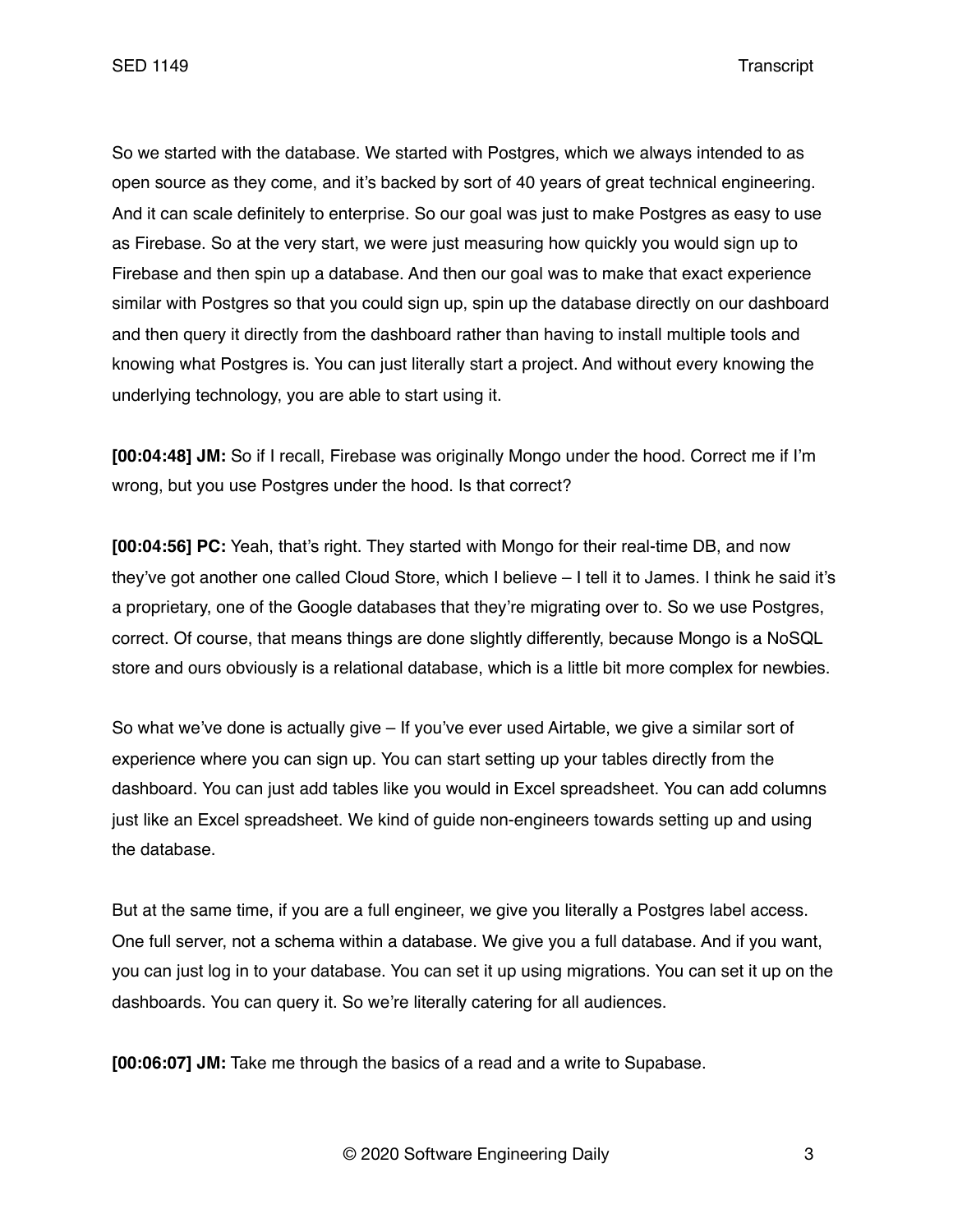**[00:06:12] PC:** Oh, yeah. Okay. That's a great question. So what happens with Supabase – It's probably easier to start by explaining the stack from bottom-up, and happy to go deeper on each one of these. But basically, we start with the Postgres database at the very bottom level. So there's a relational database. Then from there, we have an open source tool called Postgrest, with a "T". And this introspects your database schema and it auto-generates an API. Not unlike GraphQL. So it basically just provide a very thin layer on top of Postgres to give sort of HTTP functionality.

Then on top of that, we have API gateway called Com. And that's another open source tool. And then finally on your client side, you can either install a JavaScript library, which we are putting out ourselves officially. Or a lot of client libraries have been developed by the community right now. So there's a Python 1 I think still under development. Someone's developing a Dart 1, Rust 1 sort of being kicked off. But let's say you use the JavaScript. So you install – If you've got some sort of Jamstack, for example, maybe you produce something on NextJS or you put something on Netlify or even Webflow. Anything where you're going to store a JavaScript client, you can then say something like from table select all these columns including all my relationships within those columns, .filter and then it all pass back all that data. And you can sort of think of it like a very, very thin layer on top of a SQL query, but it looks more like a JavaScript library.

**[00:07:57] JM:** What is difficult about building a real-time database?

**[00:08:01] PC:** This is actually kind of the origin story of Supabase. So we were using Firebase in my previous startup. So I had developed kind of a WhatsApp-like chat application. And then we hit some scaling problems with Firebase. Ours was a particular – It was kind of my fault. It's hidden away in the docks. They've got this limitation of one query per document per second. So I hadn't structured the data correctly, and I didn't know that. So I had to reengineer how I've done the data model on Firebase to overcome those limitations. Or I had to migrate away. So we're already using Postgres for most of the functionality. So what we did was I just migrated all into Postgres.

Now Postgres doesn't have built-in real-time functionality. So what I did, I started very naïvely. Basically, I would just listen to any updates. You can sort of put a listen functionality or triggers

© 2020 Software Engineering Daily 4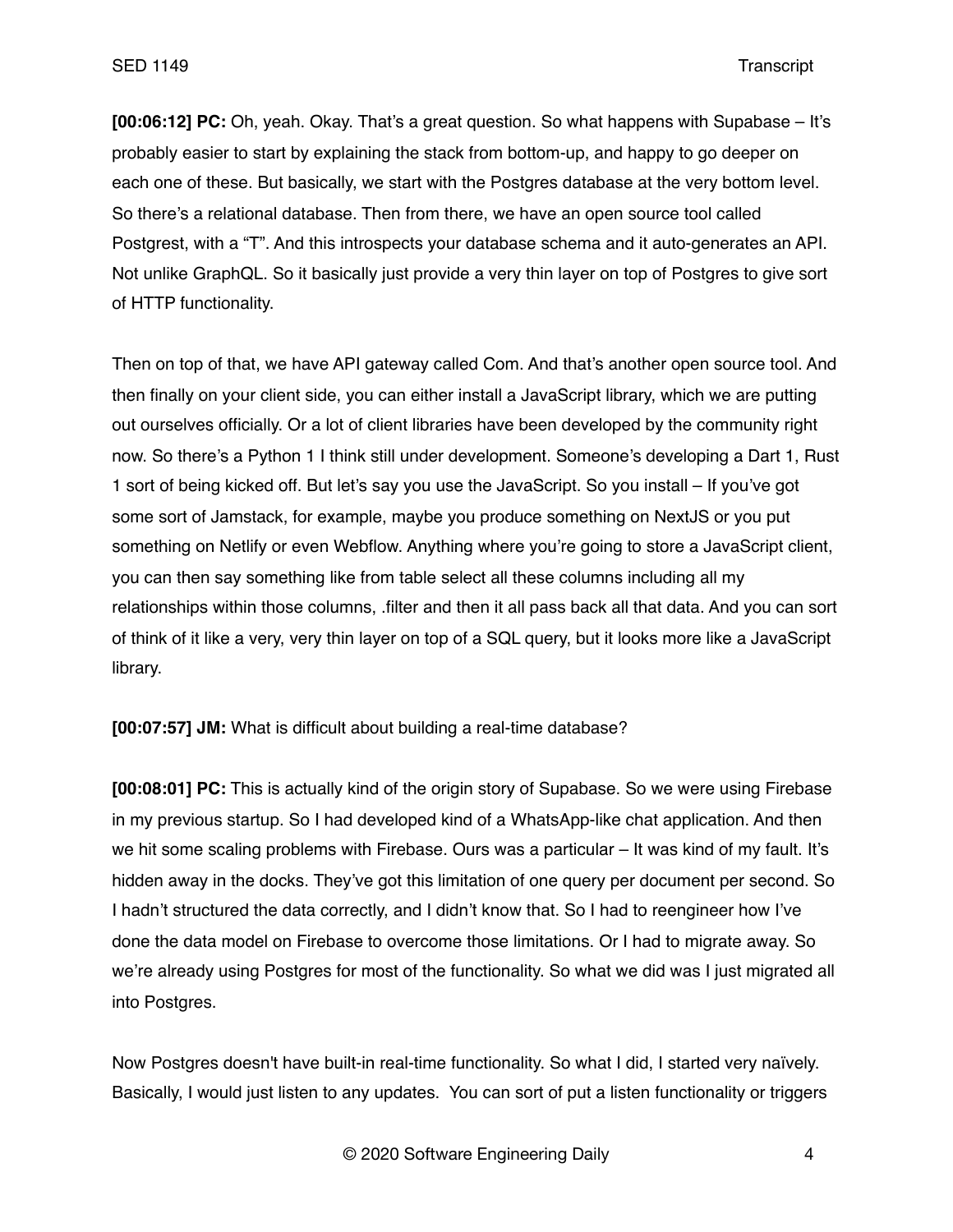on insets and updates to a table. And then I'd do this thing, Postgres has this thing called notify, which will send out. You can just listen to notify signals. So what I was doing is just listening on insert. I would send a notify out. Now, this had a couple of problems that I didn't realize until much later. The notify in Postgres has a hot limit of 8000 bytes. So I was sending out JSON documents, which would grow much larger than 8000 bytes.

So I ended up reengineering this. And what we did, I found a small library that it kind of kicked it off, and what we did was we created an Elixir server, and that Elixir server kind of acts like a sort of Postgres databases. It listens to the replication stream of any Postgres database. And that comes in binary format. Then it convicts the binary stream, the write ahead log replication stream. Converts that into JSON, and then it blasts it out over the WebSockets.

So the Elixir server is built with Phoenix, if anyone is an Elixir fan. So that one can scale very well. You can connect. I think there's the dumb benchmarks of 2 million WebSockets per server. And then we just have a single listener to the database. So this became sort of the perfect solution for our use case where we just have one listener to the database rather than lots of different connections in. And then everyone connecting to the Elixir server, which is hugely scalable. And so what happened was I open sourced that actually in September last year and had started gaining traction. And that's the reason why in January this year we actually started to the base.

**[00:10:42] JM:** So if I understand correctly, you've got basically Postgres database with Erlang on top of it, or Elixir, which is the Erlang dialect. And there's just a single connection between that Phoenix server and Postgres, and then you accept multiple connections so different clients can subscribe to the Elixir server, but you only have a single write path to the actual database.

**[00:11:10] PC:** Yes. So the write path, this is listen only. You noted, by the way, that is exactly how it works. So except for the write. The write path goes through Postgrest, the tool that I mentioned earlier. So this one is just a listener. It listens. It is actually a change data capture tool. So it will listen and it will send it off to multiple system. So one of those systems can obviously WebSocket subscribers. But we're actually building in that it will listen to your database and it can even send it off to, say, webhook, Kafka, SQS, any queuing system that you want as well.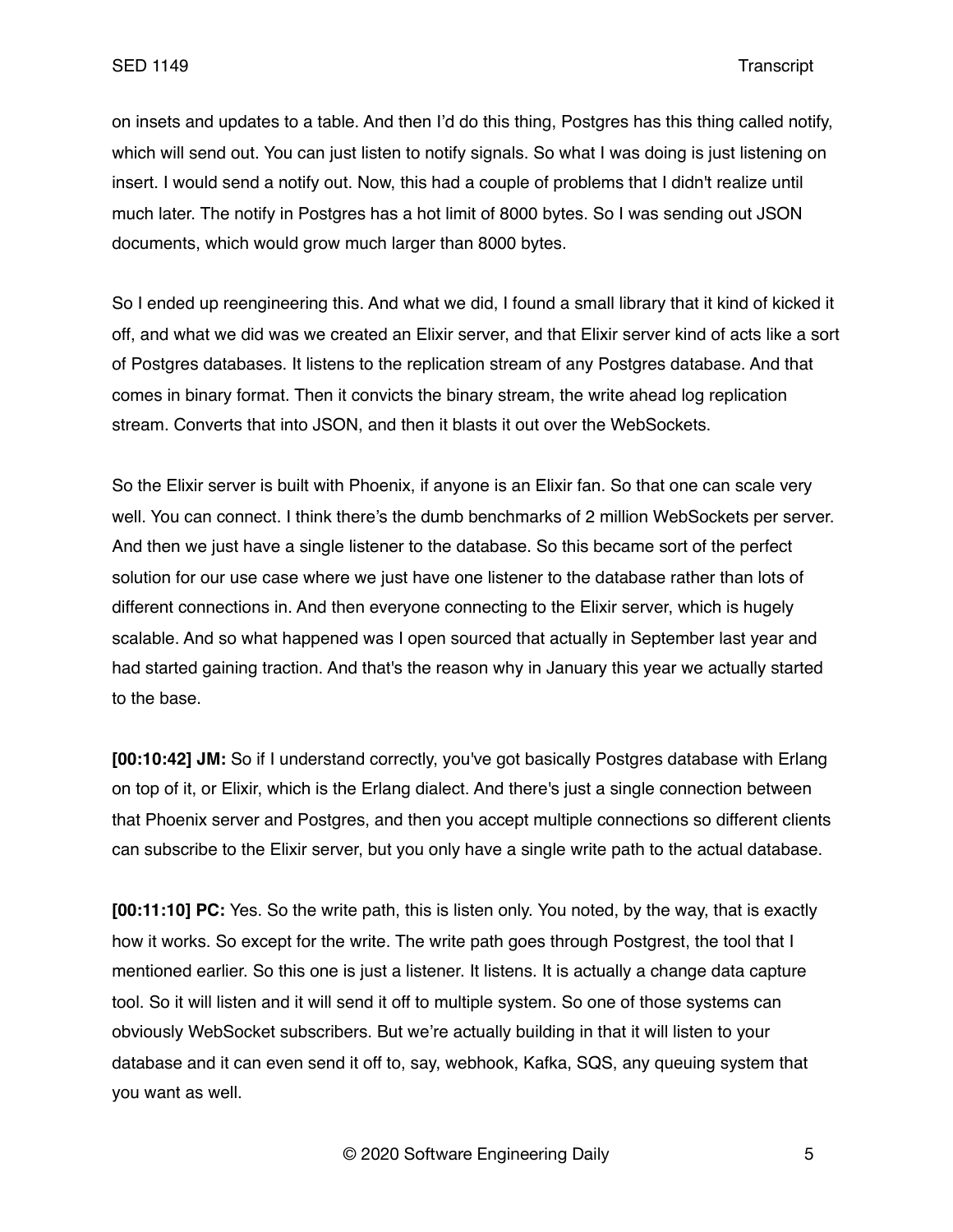**[00:11:46] JM:** Very cool. So beyond the Elixir server that sits on top of Postgress, what have you had to build to make the real-time database work?

**[00:11:56] PC:** Everything built into the Elixir server, and then we just hook into Postgres' replication functionality. So really, I got to say, we're moving faster this year. So we've been doing six months of building of our hosted platform, and we're quite functional really. You can start using us. But, really, it's because we're standing on the shoulders of giants. I mean, Postgress, and the amount of functionality it gives you out of the box is sort of cheating for starting a business on top of it. Of course, it's purely open source. So Postgres does most of the heavy lifting here. Even the Elixir server is just – Literally, it's quite dumb and that it just converts a binary stream. It listens and converts it and then blasts it out. So there's not much more than that on the Elixir server right now.

**[00:12:40] JM:** So where is your work focused today?

**[00:12:43] PC:** Yeah. So we've got this hosted platform. Basically the experience for you as a developer, it might be that you'd come on to our website. You sign up using GitHub, and then you start an organization which you can invite your team members to. And then you start a project. And when you start that project, we actually spin up all the backend infrastructure for you. So individual databases, all the pieces that I mentioned earlier, we stitch it together. We're bringing out replications so that you can start a database in multiple regions around the world so that you cut down on latency for your users.

The dashboard itself, which has multiple parts to it. Sort of this table view that I mentioned to you. And then finally, we spent most of the past, I think around now three months, building an auth. So that was quite a funny story. What happened was we got into the previous YC batch. It's just finished up actually. And the day that we got in, we sort of updated our website just to say backed by Y Combinator. And someone put it on Hacker News, and we had this quite successful launch, sort of an accidental launch. It wasn't intended. We just wanted more, a few more sign-ups, and we ended up getting thousands more sign-ups. But we're very unstable at that stage.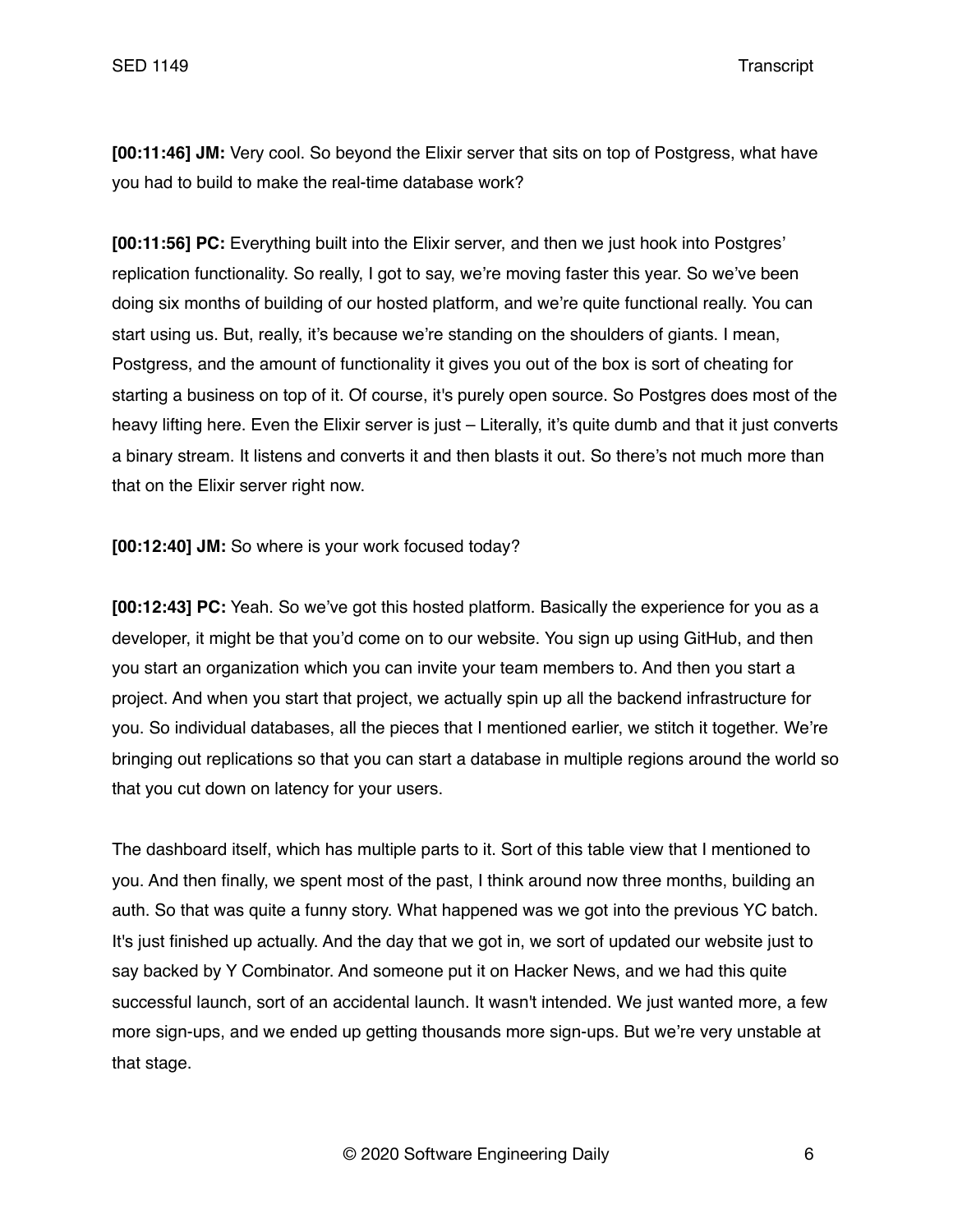But the good news is that from their Hacker News launch, we could just tell the things that everyone wanted, and everyone was asking for auth, because at that stage we just didn't have a good auth solution. So we spent all about time in YC. Instead of focusing on growth, we just focused on building auth, and we release that about a month ago. And yeah, we're still tying up the loose ends there.

**[00:14:28] JM:** Naïve question. Why is anybody using Supabase? Why wouldn't they just use Firebase? Firebase is so much more richly featured today. Anybody who's starting up a new project, why wouldn't they just jump on Firebase? It's got a bajillion more features. I mean, I get the long term vision that if you use the open source Firebase alternative, then you can kind of like have a better scalability story that's cheaper. Maybe you can like spin up your own thing. Maybe you fork it and do some kind of thing under the hood. But for most people getting started, they just want to use Firebase. Why would they use anything else?

**[00:15:10] PC:** Yeah, it's a fair question, especially because we're still in Alpha. But there are several reasons. I mean, first of all, the very basic question is why are they using Supabase? One of the reasons quite honestly is because engineers like to try new things, and we are a new thing, and they just want to try us out. So we do get quite a lot of these type of people come and kicking the tires, like what they see, and we'll just continue.

The next one is Postgres. Honestly, as I said before, Postgres is kind of cheating in terms of functionality. So if you just wanted a free database, a free Postgres database, you could just come in to Supabase, sign up for that, and then you would get this database free of charge. But then we've got all this additional functionality on top of it. So as you start using it, you'll realize, "Oh, actually, it's kind of handy."

So as an example, when you start setting up your tables, the auto-generated API also in your dashboard has auto-generated documentation. So you can literally just copy and paste snippets of code into your product and get up and running very fast. But that doesn't really answer – Well, I guess it kind of does answer compared to Firebase. Firebase has some documentation. It's not fully customized, whereas ours is definitely trending down that path.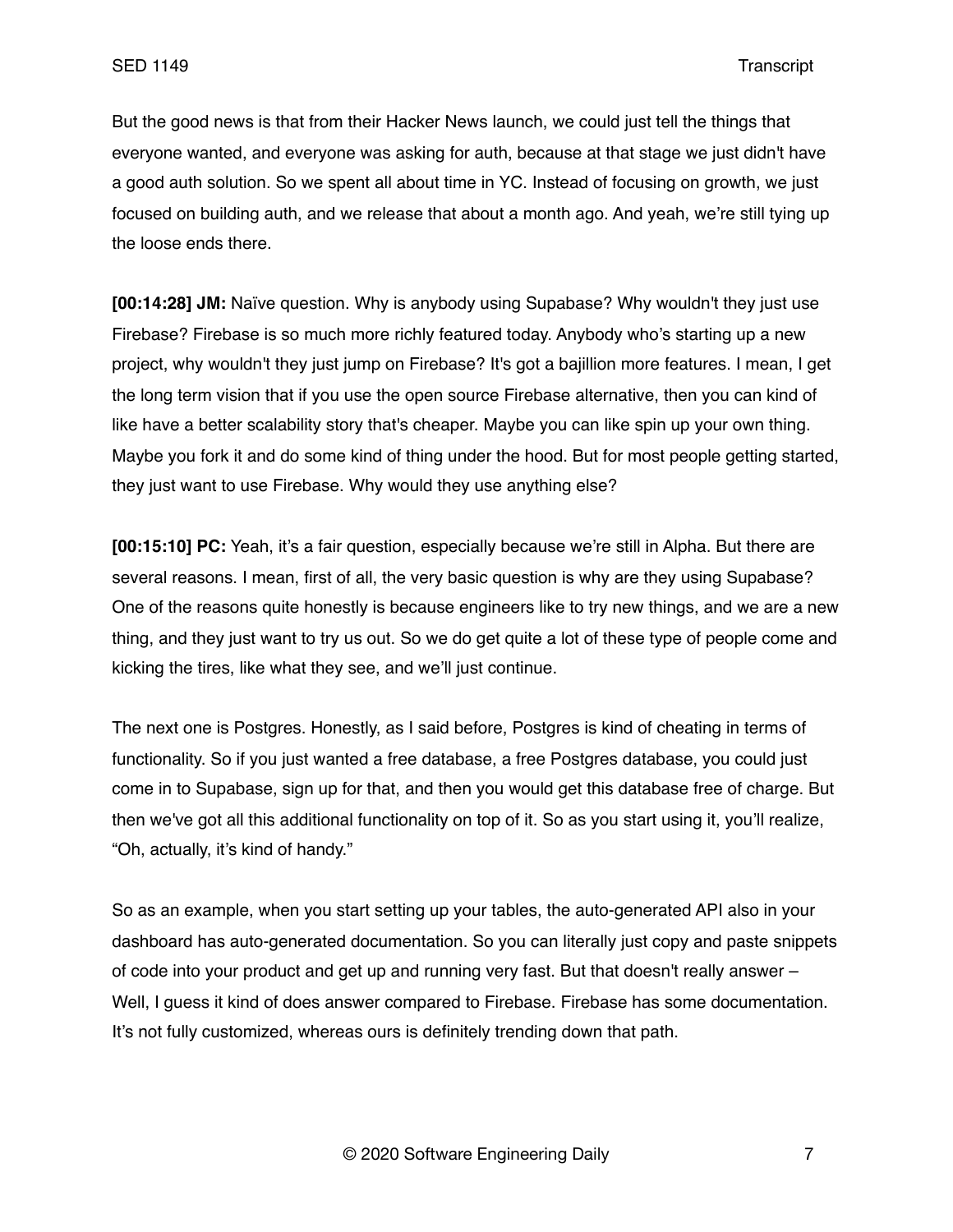I think in the long run, if we're to do a Firebase versus Supabase comparison, Firebase definitely has more features and it's more stable. You'd choose us because we are choosing different technologies, because we're open source and because there is no lock-in. So I think in the long run when we wipe out the feature parity argument, then it just becomes a very obvious choice.

**[00:16:50] JM:** Interesting. That's a very, very long roadmap though, right? I mean, you think about Firebase. They've got like hundreds of people working on that at Google, right?

**[00:17:00] PC:** Yeah. That's true. This is the story of many startups going up against someone like any other established player. So we do have a long way to go, and we also sort of going to have to compete with Firebase on Free Tier, which is extremely hard for an open source tool. But at the same time, we are using open source tools. So one of our core, core philosophies is don't reinvent. We try to support existing communities wherever we can. So this is true of almost every part of our technology, the database is Postgress, the API is a Postgrest. The auth, we're using Netlify's Go True. And yeah, contributing back as much as we can. We'll be doing some other things around some very established open source communities as well to make sure that we contributing to them. But in return, we essentially get this very rapid development roadmap and we don't just have 8 engineers in our team. We essentially got thousands of engineers across the whole world contributing not just directly to our product, but to the products that we are using ourselves.

**[00:18:11] JM:** What kinds of advantages are there to being built on Postgres? Are there people who want to use the Postgres APIs under the hood?

**[00:18:19] PC:** Yeah, I can just talk to the future set or Postgres, which obviously is a relational database for some people. It seems hard. Really, it's not that hard to get your head around. So once you get over that, then you get a lot of advantages. So Postgres is obviously extremely scalable if you're an enterprise and you migrate off Oracle. You're probably going to Postgres. So it's got this hugely scalable path that you basically will never need to worry about it. We've got some people in our system just using it. Well, really, abusing it in the amount that they store inside it and how they use it. And it just handles it. So there's that feature-set-wise. It's pretty amazing.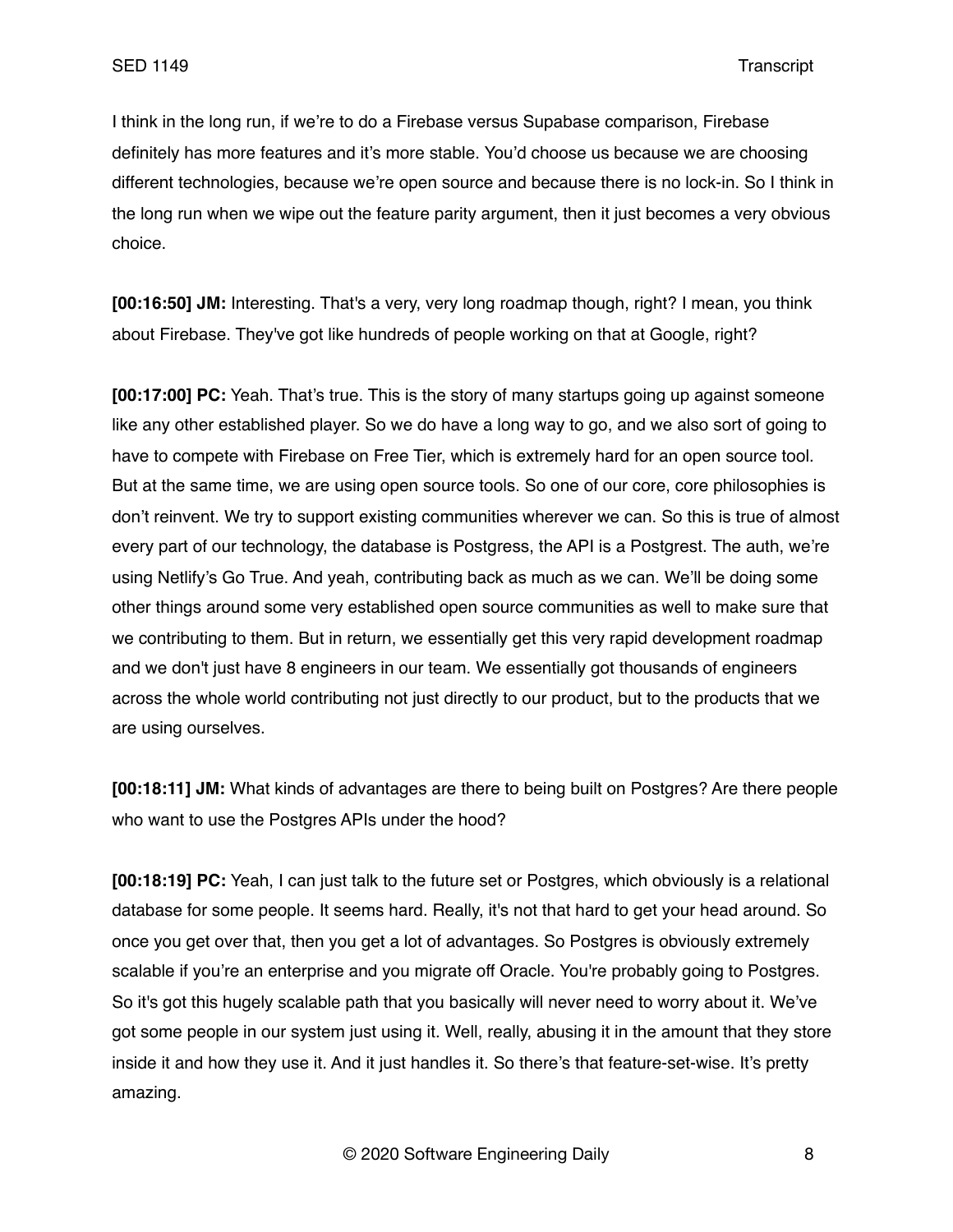So it's got JSON-B documents if you want to actually use it like a NoSQL Store. It's got row-level security, which we actually make extremely easy to use. So the security model and down to the row level is top-notch. It's obviously got things that are helpful for you, like generated columns. So you can actually extract out bits of data from different columns or do calculations on multiple columns and install them on disk so it's very fast to read and write, materialized views. Yeah, you really have just got 40 years of some of the best database minds putting engineering and still releasing. I think they released a new sort of major version at the moment, it seems like every six months. And each one is just amazing in terms of the features that are coming out.

**[00:19:50] JM:** Is the Postgres database replicated under the hood?

**[00:19:54] PC:** So the one that we give to all our customers when you sign up has replication enabled, and we need that for our real-time listener. So what we will do, who actually end up choosing a location to spin up the database. So let's say you've got customers in New York. You choose to spin up your first database in New York. That's the base of your project. And then what we're going to bring out is let's say you've got customers all around the world. You've got them in London and you've got them, say, in Singapore here as well. You choose to replicate your database across to these zones as well. And we'll handle all of that for you and make it super easy. And then that obviously cuts down on latency for your customers in each geography. So it's enabled, and then soon, probably in the next six months, we'll bring out this very simple replication functionality.

**[00:20:47] JM:** You mentioned earlier that auth was one of the things that you built that took some significant time. Can you tell me more about building auth?

**[00:20:54] PC:** Yeah. There are a lot of sort of POC. So as I said at the start, we really wanted to support existing communities, so rather than just build from scratch. So one of the things we had to do was find an authentication. We tried out a few – So shout out to Keycloak, which is an amazing tool for authentication. And also a new one, Kratos, which is also looking very promising, just a bit early.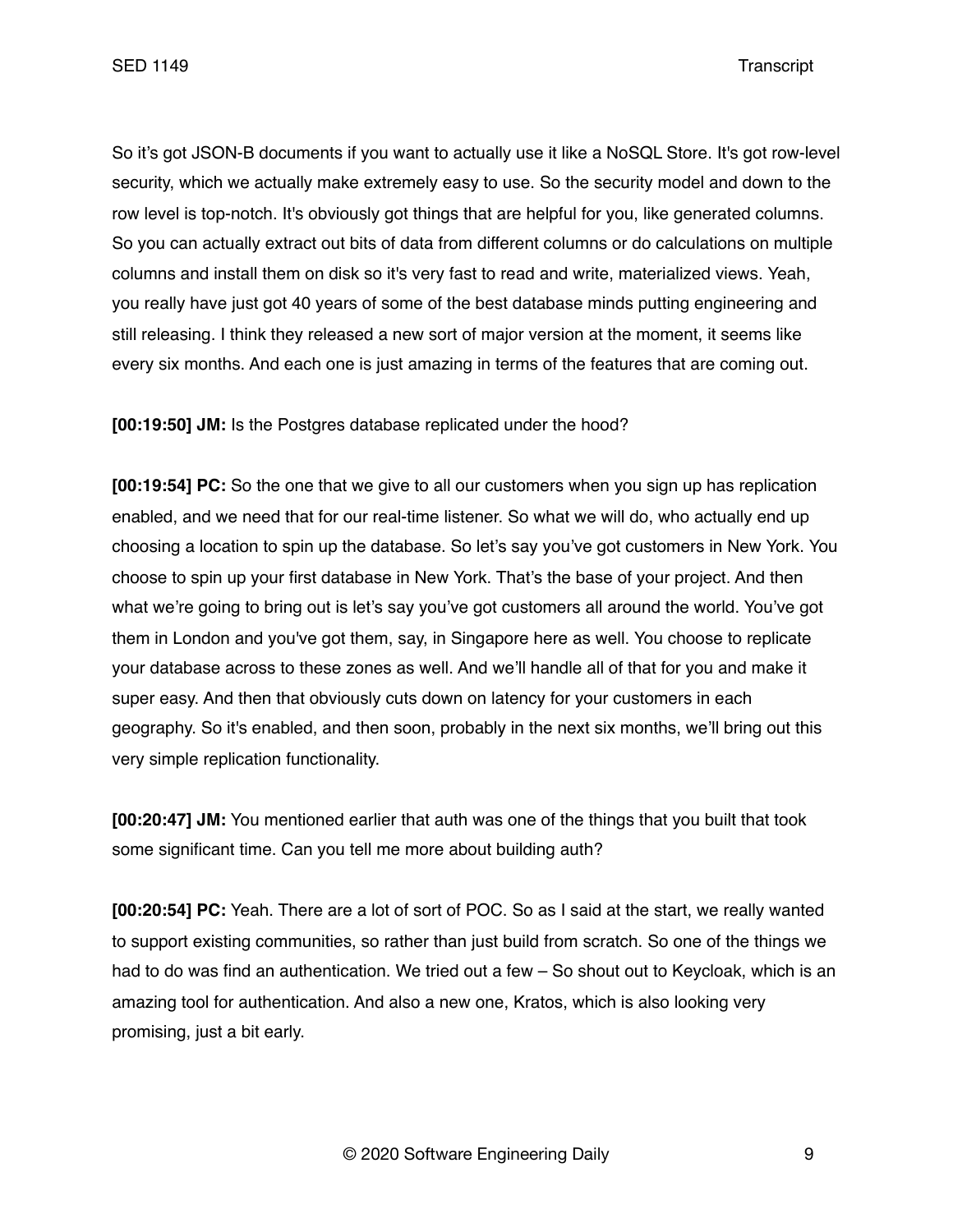We ended up using this tool from Netlify called Go True. It's just as simple Go server that handles sort of the JWT functionality where you can sort of sign up. It handles a few OAuth providers and just lets you into the database. And that was good for us, because written in Go, it's quite light. We can actually spin it up for each database.

And then what happens is, all right, once you are into the database, basically we promise sort of this no middleware if you don't want it. So that obviously means that you need to put your rows somewhere, your authorization row somewhere. Now Postgres has row level security where you can literally specify, with this logged-in user, with this user ID, can only insert into this table if their ID matches user ID on this table. And this is great for a number of reasons. One, all your rows sit down in the bottom of your database, or your tech stack. So you can – Essentially, if you're using even say a bash curl command, still the authentication is happening even on the database level. It also cuts down all your middleware. First of all, you wouldn't need middleware if don't want. You can just use, say, a Jamstack type approach or an HTML page and us. But if you do use middleware, say, like serverless functions in between. You don't actually need to then specify all the auth there. You don't need to put all the filters if this user only give me messages where this user exists. You can just say select all. And when the user's logged in, it'll only give you the messages that belong to that user. So it actually drastically reduces your code.

You don't have to use the row level security. You can still put it into the middleware as you would in the past. But this is how we decided to engineer it. So basically there's two components. Once again, to recap, there's authentication using Netlify's Go True server. And then there's authorization using Postgres row level security.

**[00:23:23] JM:** What has been the most difficult engineering challenge of building Supabase so far?

**[00:23:28] PC:** Yeah, engineering-wise, the auth was definitely one of the trickiest parts. One, just figuring out how to stitch it all together. But I would – It's funny, because as an engineer, it'd cost you basically fighting fires every day. It's hard to pick one. They'll just sort of blur into one. But I can give you a couple of funny stories. So, one the authorization authentication piece was definitely a challenge. It was a lot of schlep getting through it and making sure that it works and works consistently for everyone coming up with a solution that is very generalizable.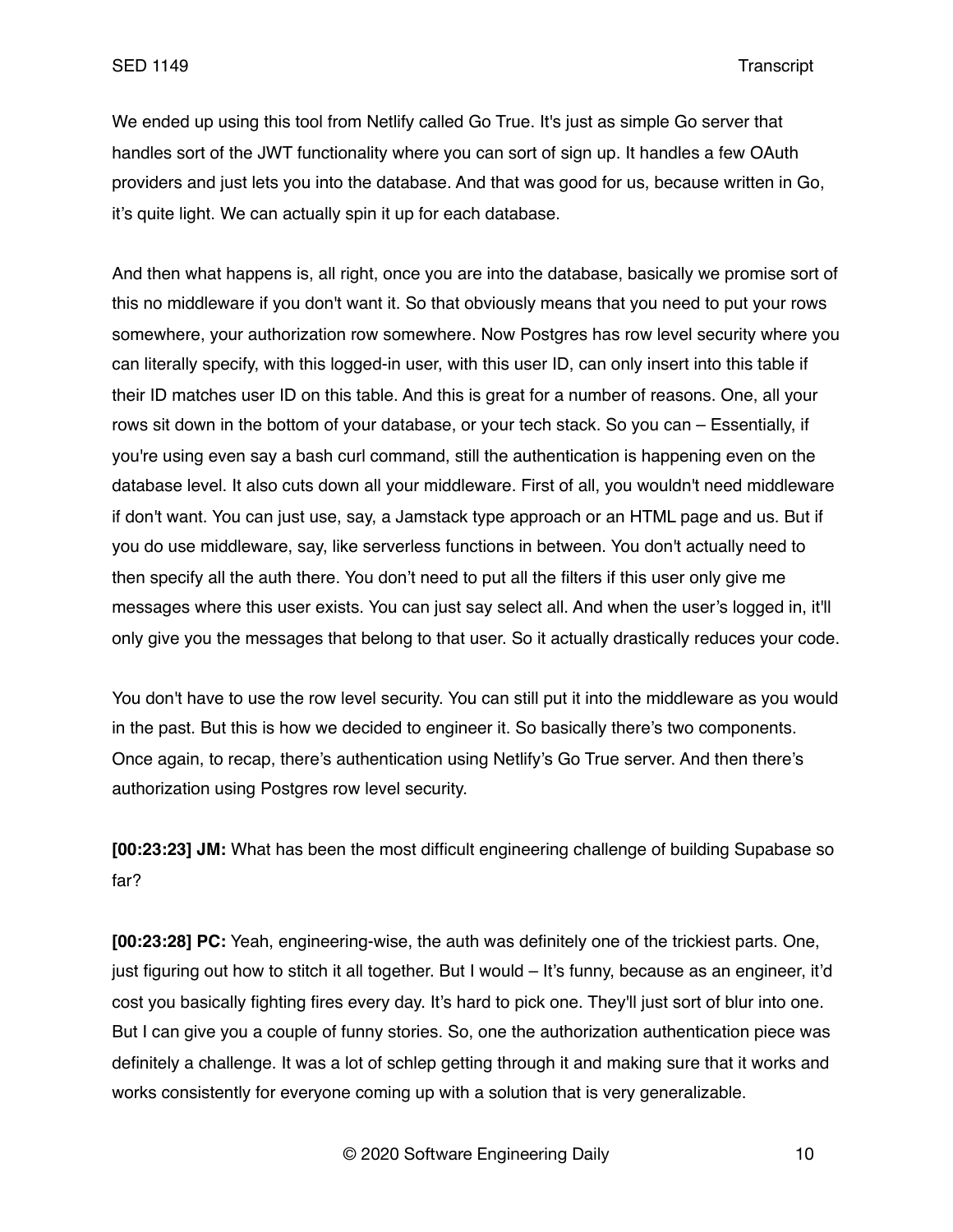SED 1149 Transcript

Another one of course would be – I mentioned at the star that we had a sort of accidental launch. When we first started in alpha, we were using DigitalOcean. They were the first to give us some credits. And when we had this launch, I think overnight, we ended up with something like 800 databases. And then of course what happened was we couldn't get any more credits for DigitalOcean. We had only 10,000. So we're about to start paying for a lot of infrastructure. And we're just growing quite rapidly. So they told us this, that they couldn't extend the credit. So we had to migrate 800 databases basically in one week over to AWS where we did have 100,000 credits through their startup program. So that was definitely a tricky one.

Another quite interesting one, because we give Postgres level access, our idea is to give full control to everyone. One of the things we naïvely did was said, "All right. You want to set your own password," but we didn't give people restrictions on their password, or at least not tight enough. So people were sitting just very relaxed passwords on their databases, and then they are essentially just getting pummeled and hacked into.

So what was happening was people were installing crypto miners on the postgres database. You can actually use kind of scripts to give – Once you got Postgres level access to install a crypto miner directly on to the Postgres server, and that was happening just not by the users themselves just because they have not secured their database enough. So a lot of what we do now is just focused on security. Making sure your data is safe. Making sure it's not exposes the world, making decisions for our customers where they might not be making the best decisions themselves. We try to make sure that we safeguard everyone and their databases.

**[00:26:00] JM:** You mentioned a massive 800 database migration. How do you do that?

**[00:26:05] PC:** Nothing to over the top. It's just – Once again, engineering time, a little bit of planning. Obviously we're a bit under the gun because we're starting to get build for it. So all we did was basically light migration of the databases, and middleware is on stateless. So it's just a matter of repointing it towards the new database. Any databases which were not active is just a backup and restore. And any ones which were active, we were working closely. We would notify the customers that there is going to be a potential downtime that we just did a quick switch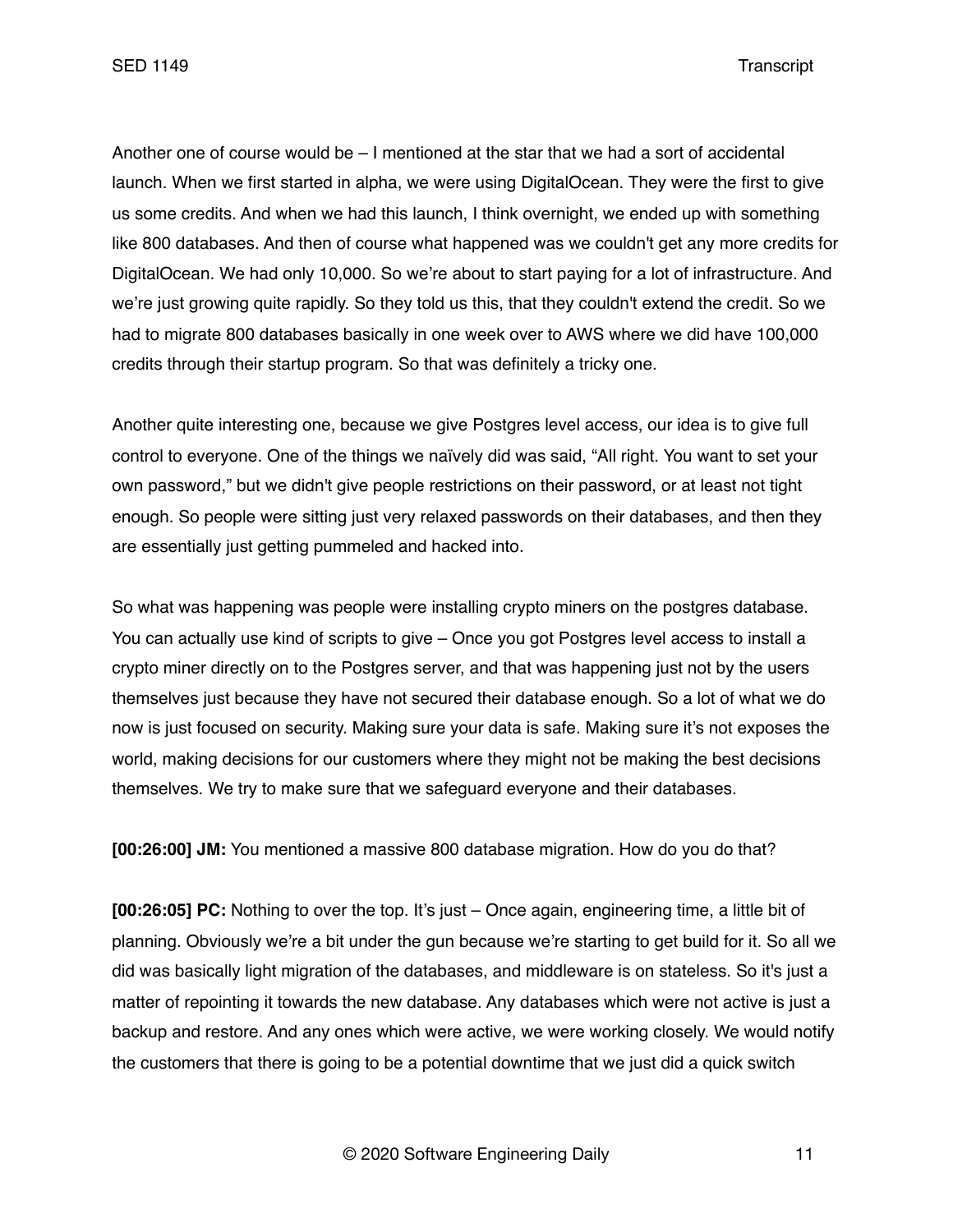basically. Then it's just a repointing of the URLs towards middleware, and our middleware towards the new databases.

So the likely thing is we are in alpha and we were definitely very alpha at that stage. We could work just closely, but this was sort of this expectation of not a hundred percent uptime or 99.999 of uptime. So yeah, it just all hands on deck to make sure that it went smoothly.

**[00:27:08] JM:** Is everything else difficult about getting Supabase to work on the cloud?

**[00:27:15] PC:** The hardest part of our job is just, one, finding the tool that will scale the enterprise, and then making it work in a generalizable way. So our engineering challenge is not just solving a need for our business. It's solving a need for all the thousands of businesses that are signing up. Often, these challenges are very different from just an individual use case. The row level security for example on Postgres is a good example of that. That's one where the engineers had thought obviously how can we come up with a general rule that works across many businesses?

The way that we structure our code and we structure, the way that we manipulate you database before starting it up, another core philosophy, for example, is that we try to keep your databases clean as possible. So we don't do anything to it, but we had to inject an auth schema into your database now when you sign on so that you can immediately start getting sign-ups. So a lot of the time, it's just throwing away solutions that we come up with, because they are not generalizable to thousands of businesses and trying to come up with these solutions that are. And that's where a lot of our time is spent.

**[00:28:28] JM:** So you got the real-time database pretty much locked down. What's the next phase of Firebase feature parity?

**[00:28:35] PC:** Yeah. So at the moment, we're just focused on moving from alpha to beta. So we plan over the next one month to stabilize the product. We do have – After that, we let the community guide us in terms of features. We do have some ideas of what could be next. Some of them are turning our real-time engine into a workflow engine. So you can actually send it off and do simple workforces.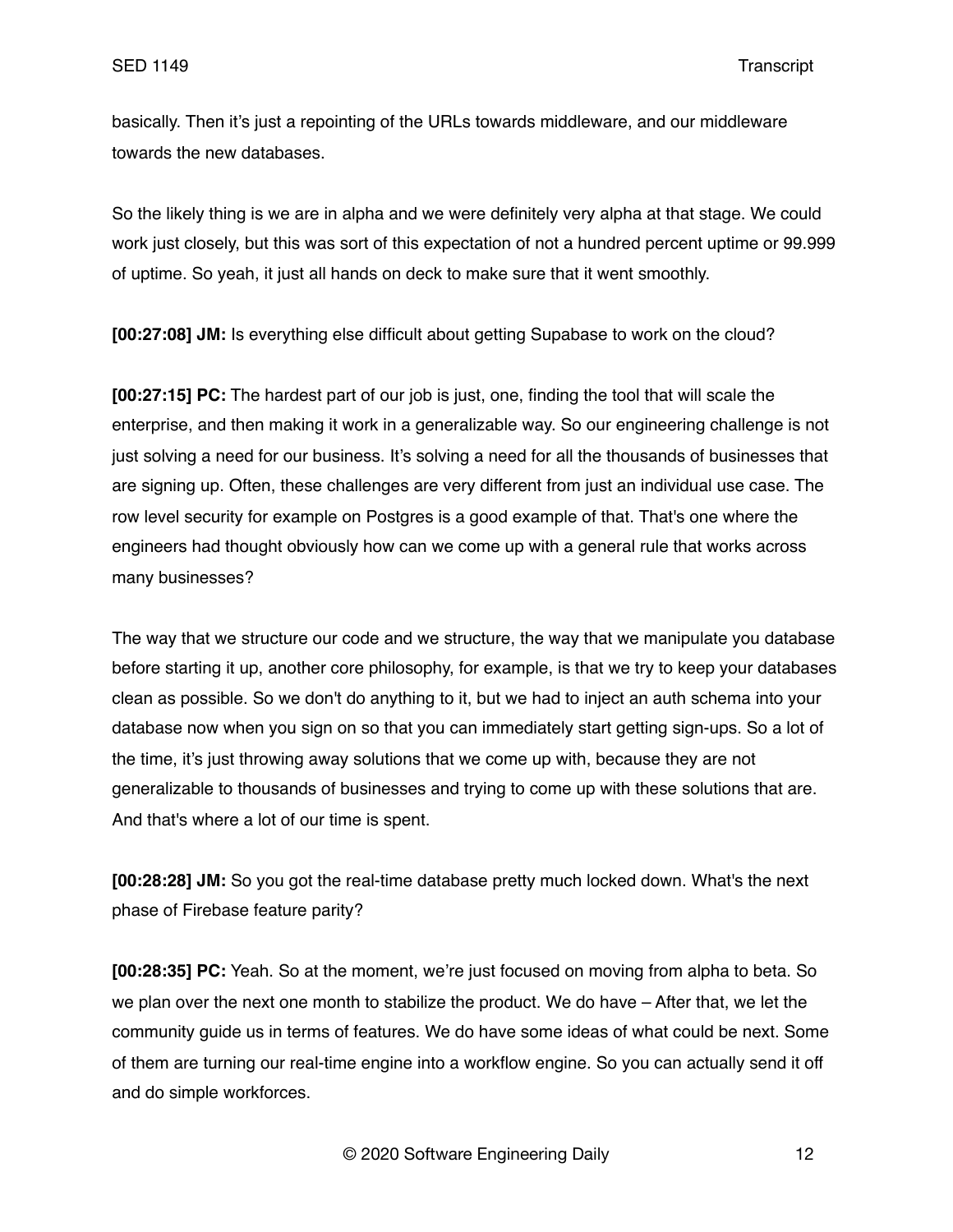SED 1149 Transcript

So for example, kind of like a Zapier-like system directly in our dashboard using the real-time server. This one is slightly different from Firebase. So I think over the long term we might – Well, we will diverge from a lot of the things that Firebase are offering. A good example of that is the hosting. So Firebase obviously do hosting, which we have not really any intention to do. We're planning to partner with the Jamstack platforms and the ones who already do it far better that we would ourselves. So Netlify vs. – I don't know if you're using Webflow or any other hosting provider for static site hosting. So firebase provide this, but we will probably never do this.

Another one that is consistently asked for is storage. It is very hard to find sort of an open source storage. Concepts doesn't really exist, because you need to store huge amounts of data. So we may have to come up with a solution for that for our users, because most people need it, or at least find a partner in that regard. Then another one that I think would be quite nice that we're looking into. So, I mentioned that we employ one of the maintainers of Postgrest, and we actually install Post, just geographical information system and inside our databases. So if you use any geographical data, then you can sort of use this extension on Postgres to do a lot of mapping or do a lot of geographical spatial indexing, these sort of things.

Maintainer now is implementing a RESTful functionality on top of this. And as a result of this, we will look at supporting the OpenStreetMaps community to sort of plug tiles into your geographical system. So we plan to make it extremely easy to get up and running with mapping, which is once again quite different from what Firebase is doing. They obviously have Google Maps, which is not a Firebase solution, but we will try to support OpenStreetMaps.

**[00:30:58] JM:** Interesting. When you said storage, what did you mean?

**[00:31:02] PC:** Yeah, storage like let's say you got some photos and you want to store them. So avatars for users are a classic one, where you've got someone who signs up and now they want to upload the profile photo. So this one, of course you could store in your database. It's actually possible. But databases are usually more expensive storage. You'd want to be storing it in a very machine storage system, maybe like S3 or Backblaze or something, something very cheap. Yeah, because there's no open source storage system or none that I know of, then we'd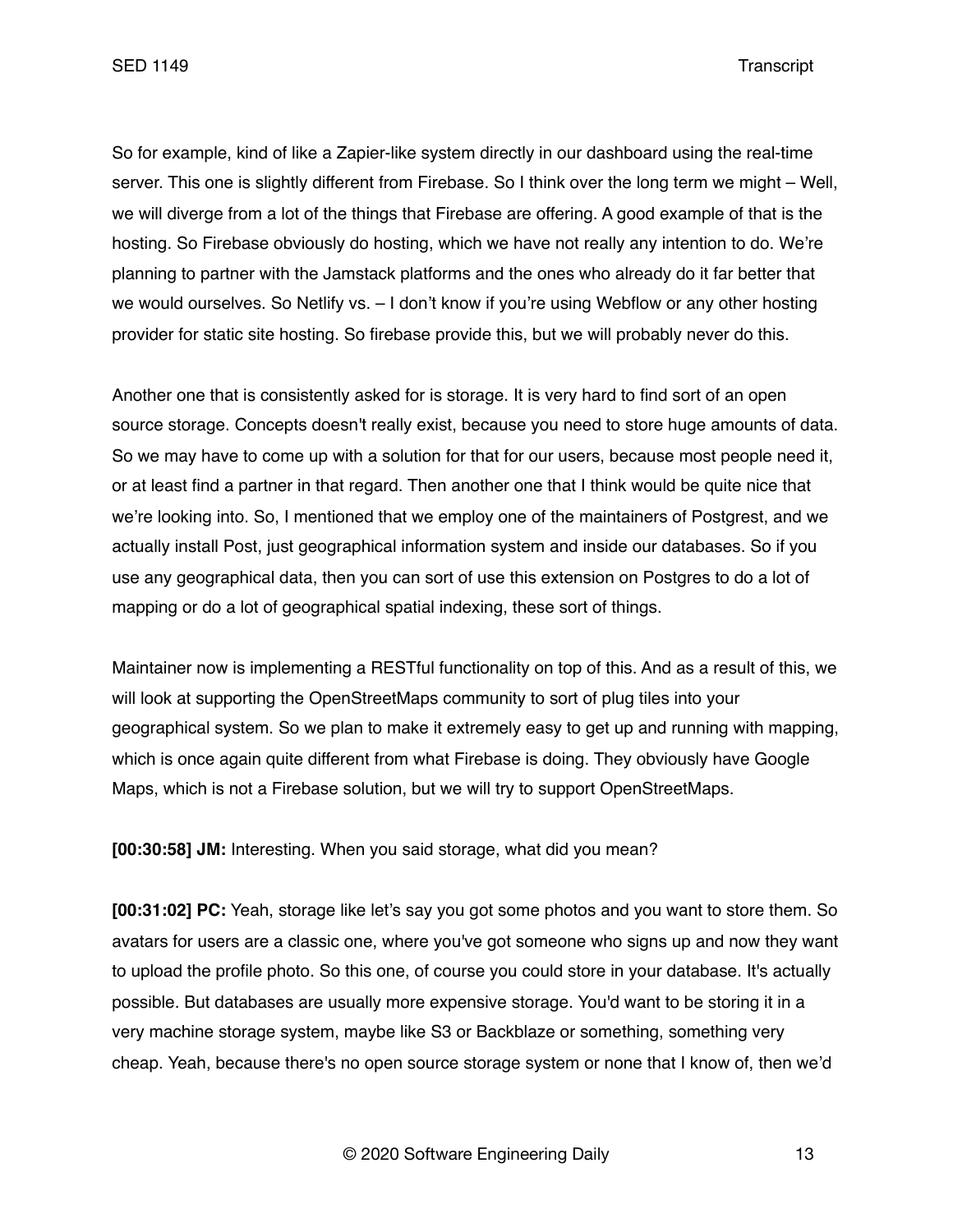have to try to find a partner or we would host the storage ourselves maybe on our own S3, and then pass along the cost of that to our customs.

**[00:31:49] JM:** And then would you expose some universal bucket storage API?

**[00:31:54] PC:** Yeah, exactly. So each time we implement a service, we attach it to one about client libraries. So for example, you can select from your tables, but then you can do, say, supabase.auth.login for different users. So we would do something like supabase.storage.upload, or download, or whatever you want to do. So sort of an equivalent to what Firebase has on their client library.

**[00:32:18] JM:** What you think of cloud functions? I know in Firebase they have Firebase functions. Do you see that as relevant to your roadmap?

**[00:32:27] PC:** Yes, we definitely need to implement functions. So there're two things. So at the moment we're doing a POC on this. So we can actually trigger. You can call over your RESTful API or your database functions. So store procedures. You can pass parameters, and actually you can write database functions with NodeJS, Java, Python, or SQL.

At the moment though, so we're installing PO V8. This one, we're going to test whether it's going to be scalable or not. PO V8 is actually no good for writing functions, because it runs in – You can't actually use installed modules. We can, but you have to install them on the server and then you have to run them.

So what we're doing is we're checking whether we can actually run. If you know what Deno is a new sort of note engine by the creator Node actually? We're seeing whether we can create a Postgres extension using Deno. This is very new. So don't hold me to it. And then we are going to see if we can use Deno to actually run – It can run Typescript. It can run packages directly from things like Skypack or JSPM, so from sort of CDNs directly. And then you can be running your sort of Typescript code directly inside your database functions. So we're going to test that. If that doesn't work, then we'll definitely implement some sort of functions as well.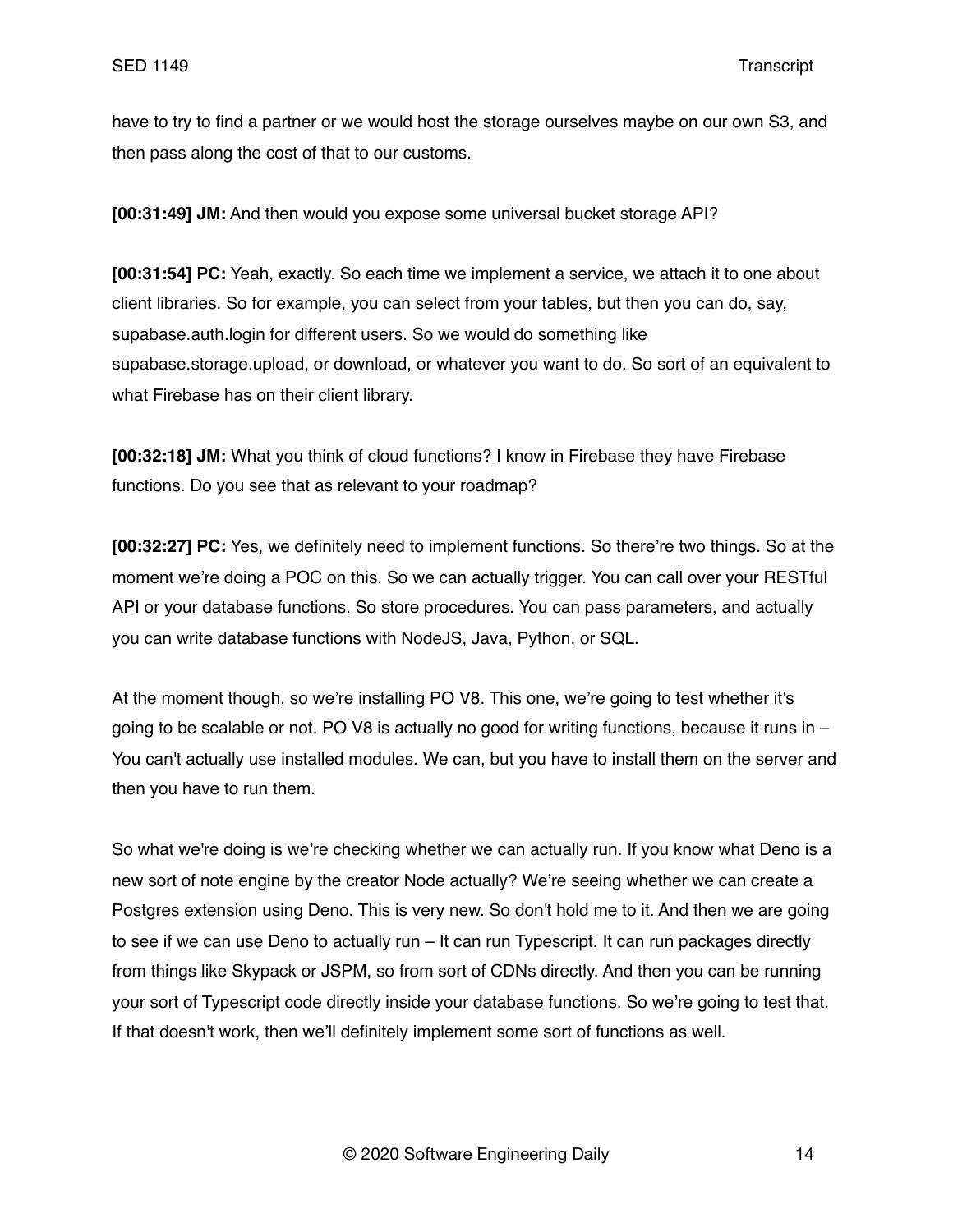**[00:33:52] JM:** Why not just make like a functions API and just paper-over AWS Lambda or Google Cloud Functions or whatever?

**[00:34:01] PC:** Yeah. For the very simple reason that it's not open source. So if we wanted to go down that path, then we would actually end up using some sort of open source equivalent where you can install it yourself and we can support the community. So it would be an easy solution of course. We'd love to take the easy path that we just add a hook on top of it. But we really want to make sure that each part of our service is open-source and we'd support opensource communities as much as possible.

**[00:34:28] JM:** No. No. But I was just saying you could have an API that just sits over Google Cloud Functions or AWS Lambda or whatever. Like I think there are open source function as a service APIs that just paper-over those things.

**[00:34:46] PC:** The more interesting thing is the function as a server backend open source. So we really want to deliver on our promise that everything will be supporting open-source communities, and it's a bit cheating if we just go with, yet again, another cloud provider that you couldn't migrate away and you have to use AWS or some other cloud provider. We'd love to get to a solution where you choose your cloud. It doesn't matter. We'll just run it anywhere. But also, you can just run out on your own server. So if you want to install it on to your local machine and just run it there, then that's also a possibility. So that's where we need to get to. And definitely the functions is one of the hard ones along with storage of solving this. That's why we're doing a POC on the database functions to start off with. But I imagine in the long run for scalability, we will have to come up with a solution for the middleware and probably as a functions as a service type provider.

**[00:35:48] JM:** One of the useful aspects of Firebase is how easy it is to explore and just the rich GUI functionality. Are you trying to replicate that as well?

**[00:36:00] PC:** Yeah. In fact, I would hope that people can check this out. But I think our GUI experience might even be already a bit better in terms of data exploration. So they've got of course a JSON store, which have kind of got these mili-columns for exploring the JSON data.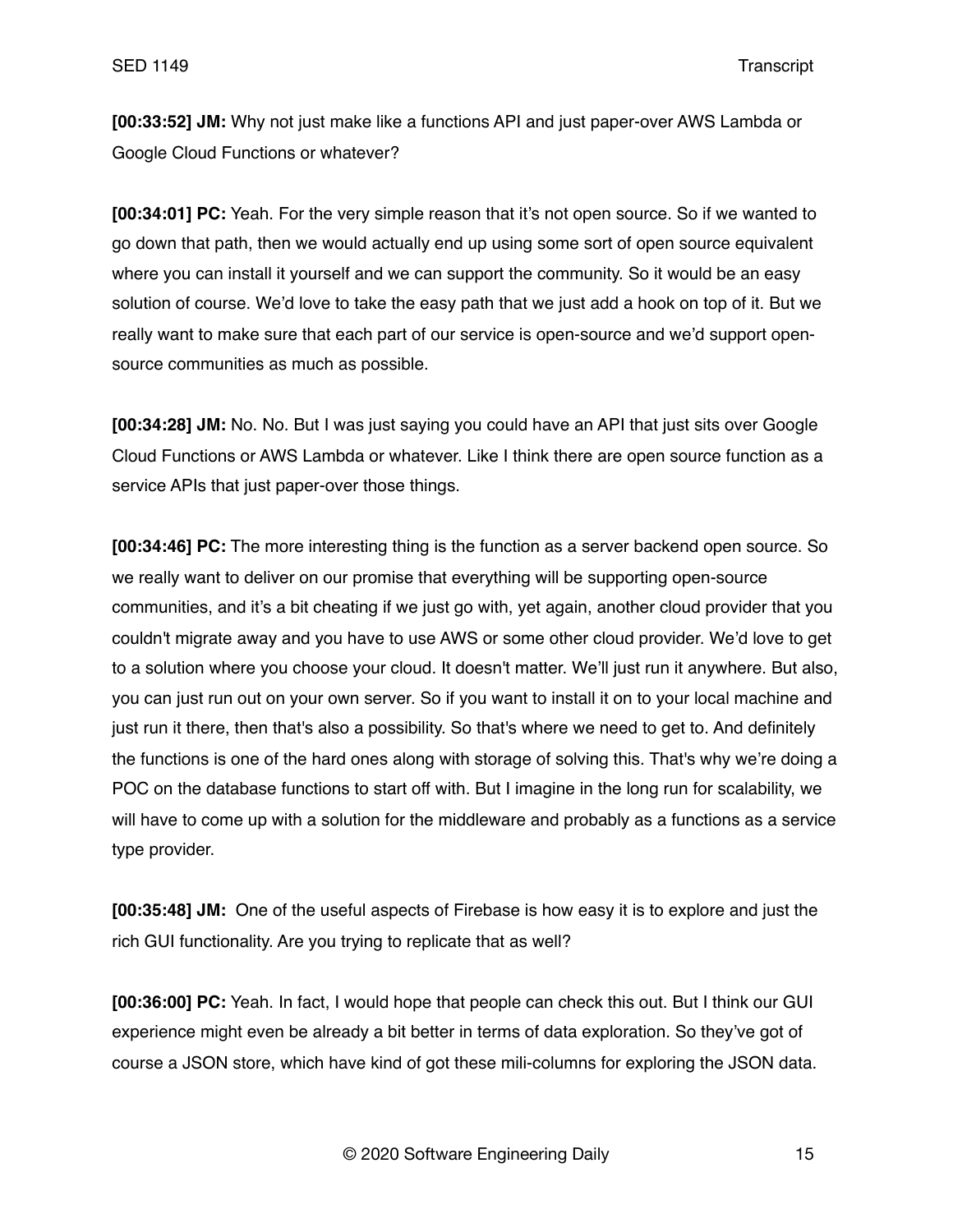Ours, because it's relational databases, it functions a lot more like a spreadsheet or with tabs. And if you've ever used Airtable, very much like that.

So we have this table view. It's a hidden away, because we've just been developing. But it's actually very stable now. We're going to make it the front and center of our dashboard very soon. So you can actually dig into your relationships. You can edit your data directly. You can create tables. You can create columns. You can add rows. You can even edit JSON data, because each column can be a JSON-B column. So we even provide mili-columns just like Firebase for JSON-B data or JSON data. So yes, we definitely have this functionality.

**[00:37:00] JM:** Is there anything else you'd like to add about Supabase? What else would be interesting to explore?

**[00:37:05] PC:** I think what would be quite interesting maybe is the types of people coming into the platform. What we're seeing maybe in the long run where we're going. So right now we've got basically two types of persona coming in. We either have people from the Jamstack platform. Actually a lot of the early developers came from the Dev 2 community, which I believe the founder very well. We actually have – I probably have to give him a shout out. I think of this 50 alpha customers came from an Tweet of his. We would release each month our updates for the month. Sort of our release notes on the Dev community. And then he sort of tweeted about one of ours, and we had a lot of sign-ups from him. The first 50 sign-ups, I think right when we're starting. So we've very basic of it at that stage.

This is one of the personas basically coming in. We have another type, which is the very engineering-heavy, people who like the Postgres environment and they want to get started. But over the long run, we're starting to see a lot of sort of agencies and enterprise customers coming in looking for us. So if you are an enterprise customer, what I would say is that basically once we get into beta, it starts becoming a lot more interesting. We've got all our security lock down. We've got performance and stability engineered into the platform.

If you are using Firebase and you're struggling, then I think then it becomes a very interesting proposition if you want to jump in and start using Supabase, then yeah, we'd be more than happy to work closely with these type of people to make sure that you've got a great

© 2020 Software Engineering Daily 16